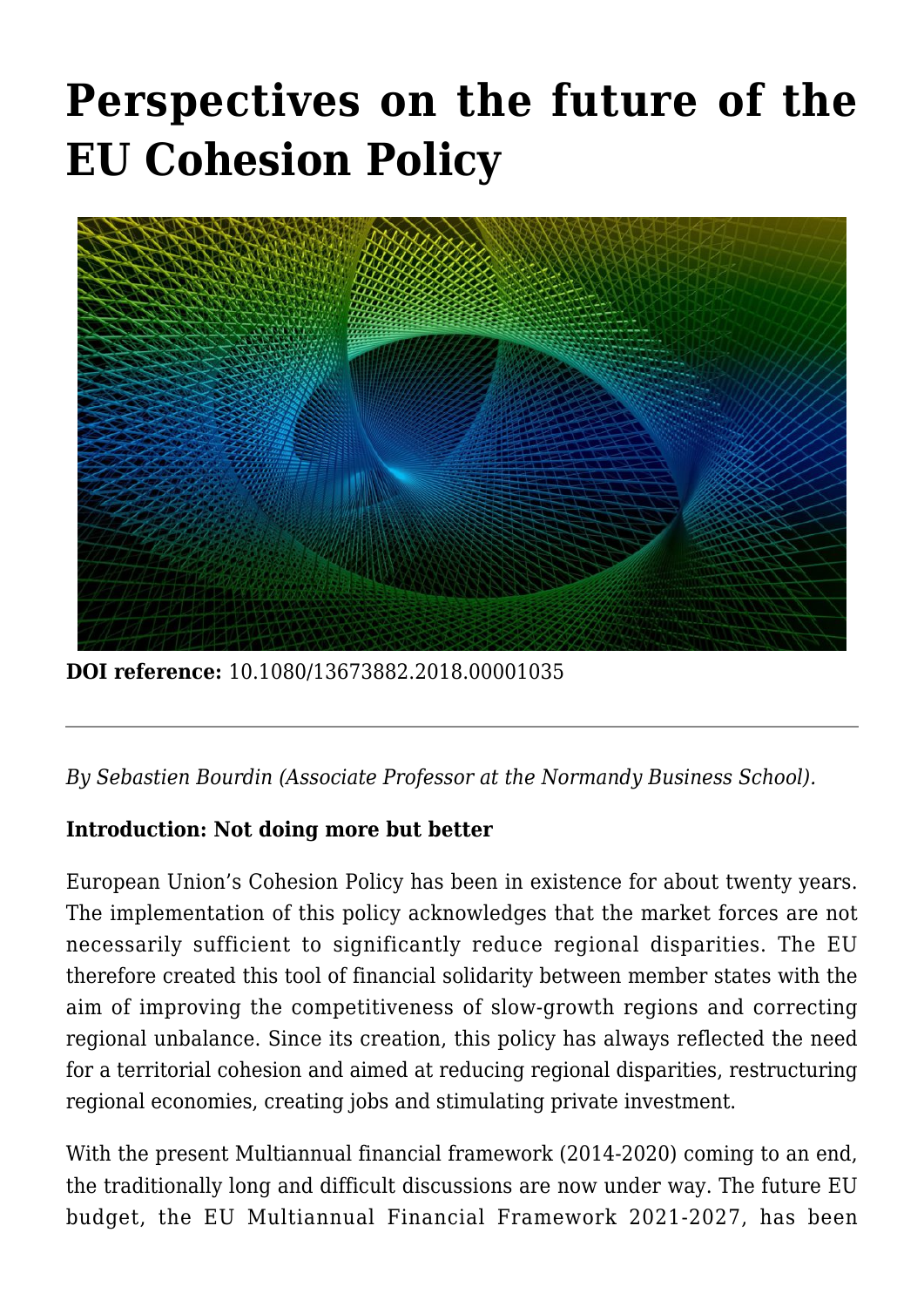intensively negotiated. For the European entities, it seems clear that profound changes are needed if the EU is to be able to face the most pressing challenges of the moment and to continue to have an impact in globalisation. [Jean-Claude](https://ec.europa.eu/commission/commissioners/2014-2019/president_en) [Juncker,](https://ec.europa.eu/commission/commissioners/2014-2019/president_en) President of the European Commission, described that the EU has been going through a "polycrisis" for about a decade and it is now necessary to draw conclusions. This requires an amended multi-year budget: Firstly, to gain flexibility, in order to be able to react to unavoidable emergencies; secondly, to gain in strength, to relaunch economic and social convergence and to face crises; and thirdly, to increase efficiency, even if it means reviewing established rules.

# **Territorial inequalities that are not always visible**

The European Commission publishes a report on progress towards economic, social and territorial cohesion approximately every three years. Comparisons with the wealth gaps observed at different times show the extent to which Member States (NUTS 0 level) and EU regions (NUTS 2 level) are catching up. Although there is a global convergence process, there are nevertheless still some disparities that remain evident. For example, regions of Central and Eastern Europe situated close to the former Iron Curtain tend to experience higher growth rates than the regions situated in the East.

This can be partially explained by the fact that trade is more intense due to the existence of differentials (in cost, offering, structure by age, etc.) and associated regional growth distribution phenomena. From this point of view therefore, there is a shift from the Iron Curtain to the Golden Curtain (Bourdin 2015). Not all regions enjoy the same benefits depending on their location. A first challenge is therefore to be able to take into account this question of the (advantages of) location in the allocation of European funds.

Moreover, if the scope is changed, the convergence observed between EU Member States sometimes actually masks an increase in regional intra-state inequalities. Convergence phenomena observed at NUTS 3 level produce either convergence or divergence locally (Bourdin, 2015; Butkus et al., 2018). Some studies have particularly highlighted a quick growth recorded in metropolitan regions due to a concentration of service activities, direct foreign investment, and a significant number of start-up launches. On the contrary, Eastern regions find it difficult to reduce the gap with developed regions. Their industry is declining, their agriculture is fragmented and not very competitive, there is a lack of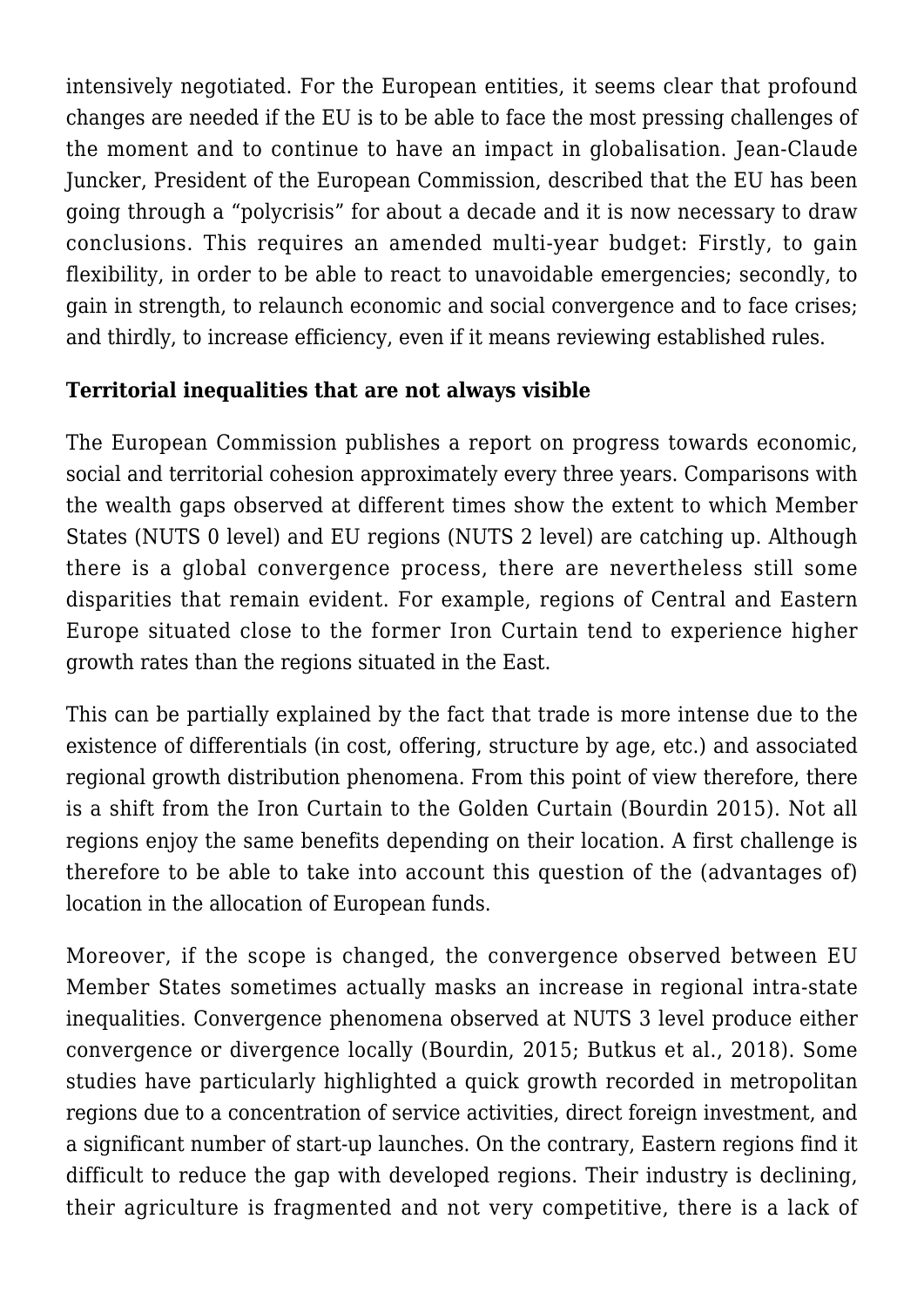infrastructure, and hardly any money is spent on research and innovation. The most recent developments confirm that some regional disparities, due to regional economic and social structures, geography or population density, persist and that the least developed territories remain the most vulnerable to the crisis (Crescenzi et al., 2016). The question of the scale at which we look at these inequalities and seek to reduce them is crucial.

A second challenge for the future Cohesion Policy 2021-2027 would be therefore to take into account the disparities in wealth that may exist within the same region, even when it benefits from a strong overall economic dynamism, such as the Ile-de-France region. It is essential that the search for territorial cohesion be carried out at all levels, and not only at European level, otherwise, there is a risk that some territories feel too neglected and victims of inequalities, with consequences in terms of the rise of populism (Rodríguez-Pose, 2018).

One of the difficulties also lies in the identification of intermediate regions, which may be partly forgotten by Cohesion Policy: some of them suffer from economic difficulties although they are not considered to be lagging behind in development from a statistical point of view (threshold of 75% of the EU average). In this respect, the allocation of regional funds according to the unemployment rate and no longer only GDP per capita could be a solution.

## **A Cohesion Policy that is more or less effective depending on the territory**

As pointed out by Becker *et al*. (2012), Sotiriou and Tsiapa (2015) or Bourdin (2018), the impact of the EU funds on regional growth is not the same everywhere. One reason for this is that some regions do not only spend money in the sectors most likely to have the best economic returns (infrastructure versus education or R&D), but also on differentials in administrative capacity and regional governance. This spatial variation of the differentiated impact of structural funds across EU regions, combined with the heterogeneity of current regional economic development, questions the capacity of the European funds to reduce this unbalance.

In this context, a more targeted concentration of the aid would increase the effectiveness of the spent funds. The expertise regarding the regional policy has developed in this direction and, at the end of the first decade of the new millennium, a certain number of very convincing reports about the intervention of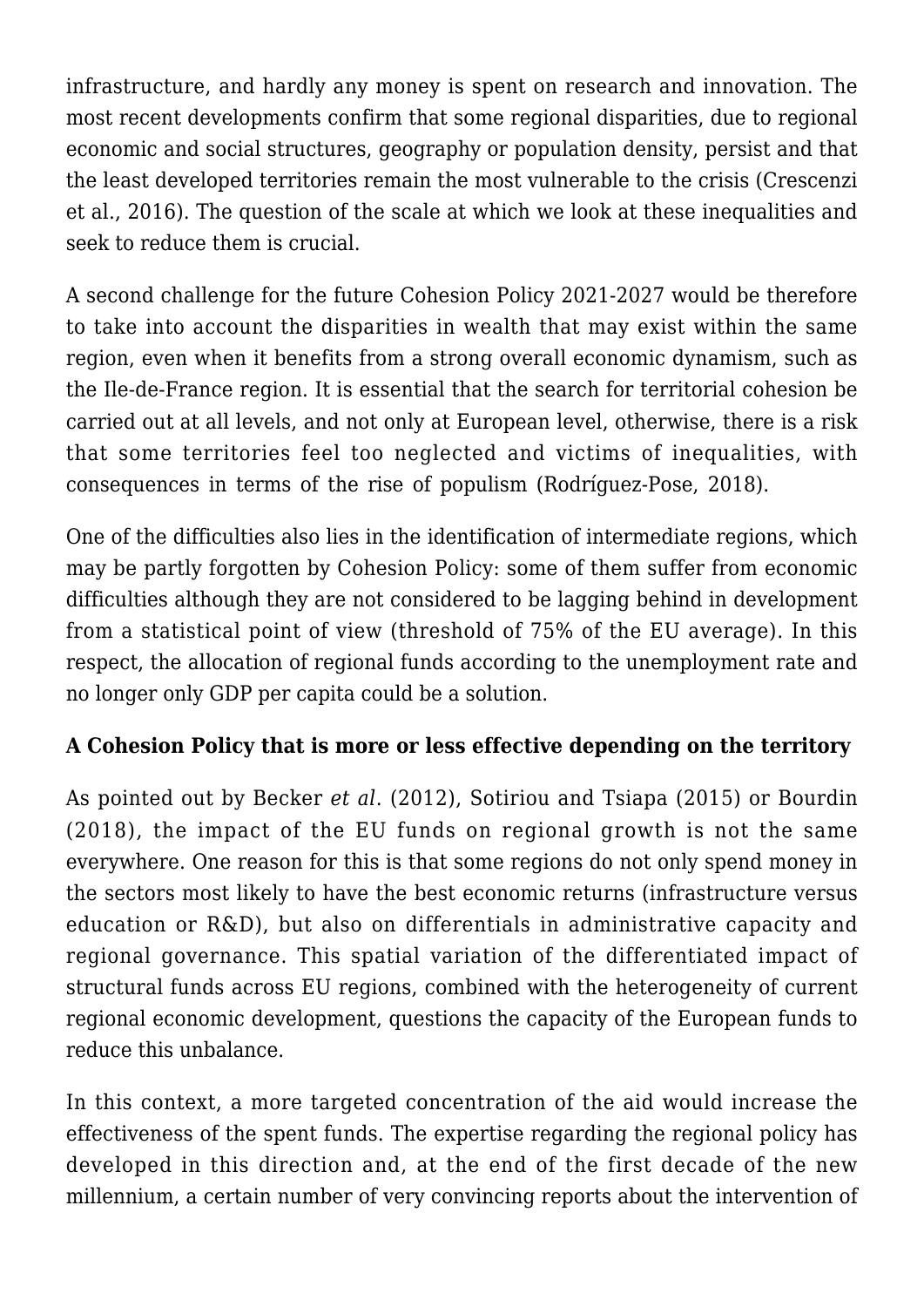the policy on regional development were published by important international entities such as the [OECD](https://www.oecd.org/), the [World Bank,](https://www.worldbank.org/) and the European Commission. These reports revealed two opposing points of view about an animated debate over European regional policy. On the one hand, there is the idea of a space-neutral regional development policy, emphasizing the advantages of agglomeration and the spillover from geographic concentration. On the other hand, a territorial approach (called place-based), which supposes that it is essential to take the geographic context into account—especially the role of institutions, the importance of local knowledge and socio-economic characteristics. With the Cohesion Policy 2014-2020, it was decided to propose a territorialized approach to the Cohesion Policy by taking account of its unequal effectiveness in Europe. From this point of view, the new architecture of the Cohesion Policy breaks tradition with the projects supported by the European Funds beforehand (European Commission, 2014). For the period 2014-2020, the European Commission invited each region to present its strengths and to establish a [Smart](http://s3platform.jrc.ec.europa.eu/) [Specialisation Strategy,](http://s3platform.jrc.ec.europa.eu/) known as RIS3.

#### **The smart specialization strategy questioned**

The resulting regional development strategies have been guided by the concept of intelligent specialisation, which attempts to translate a sectoral concept into a spatial context, linking the European Union's innovation strategy to Cohesion Policy (McCann and Ortega-Argilés, 2015). However, even though Cohesion Policy has contributed to growth and increased convergence at Member State level, we argue that it is likely to support the current processes of polarisation between EU regions. As Cohesion Policy focuses on maintaining the EU's global economic competitiveness, it moves away from its traditional objective of promoting territorial cohesion by supporting global development. Besides, it questions the EU's capacity to pursue its objectives of cohesion and competitiveness at the same time. Several questions are asked.

The first one concerns the ability of some regions with difficulties to implement such strategies due to their structural lag (low capacity of innovation, declining demographics, low level of training, low capacity to unleash European Funds, etc.). Specialization, based on performance and competitiveness between the regions, makes the unbalance worse. Some regions (the most developed ones) already have the adequate skills (soft skills) to enable them to use the European structural funds in the best possible way, and others (more fragile) are not in a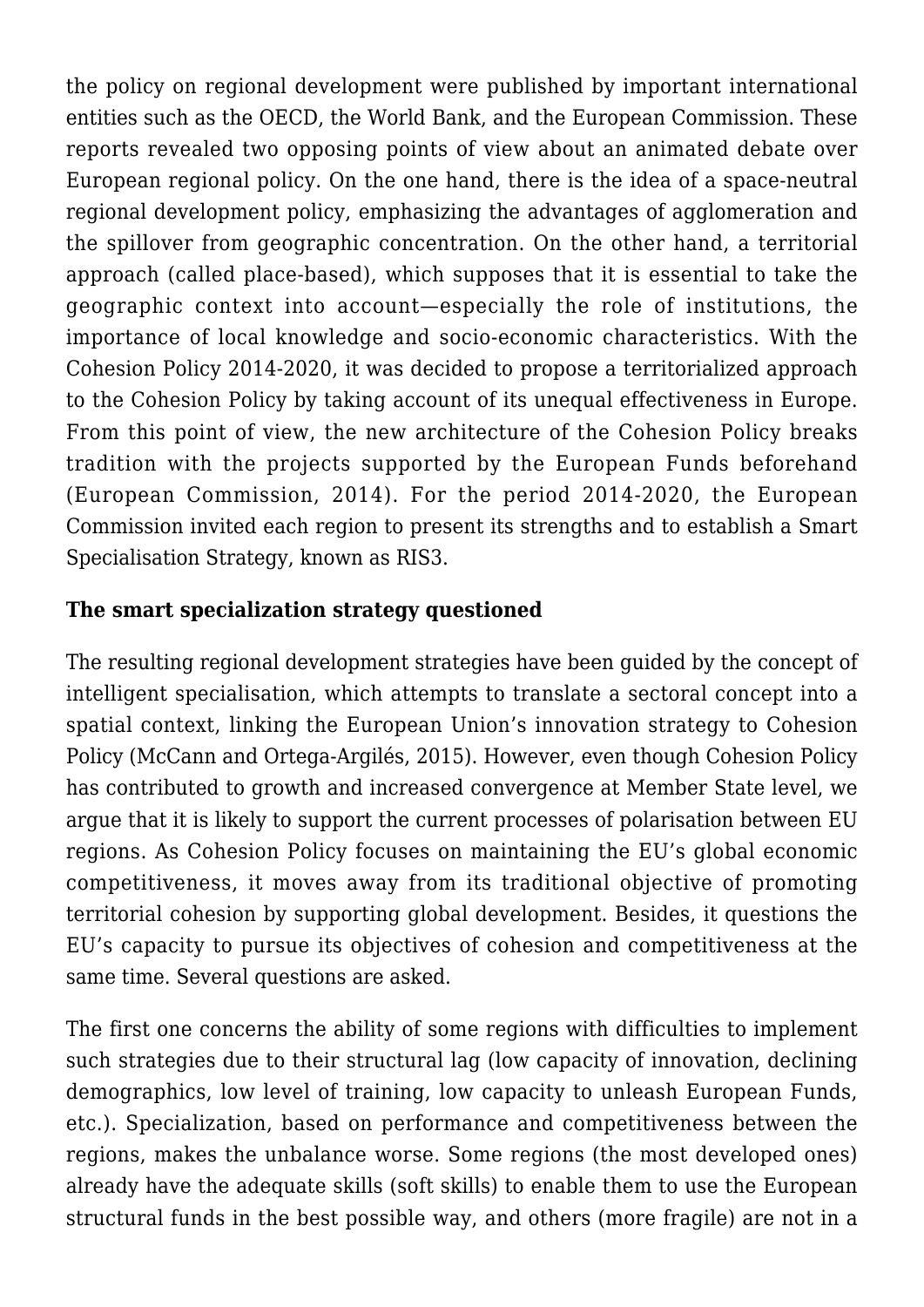position to make the most of what such funding allows.

The approach implies that each region defines its own strategy of intelligent specialisation enabling it to find its own development path and strengthen its competitiveness at national and international level on the basis of the resources at its disposal (place-based policy). However, there is a "copy and paste" phenomenon where regions finally find themselves doing "smart" and "green" by proposing strategies based on innovation in new technologies; it should be noted that the polysemy of the terms used leaves great scope for all regions to put in place what they want in terms of strategy. It is also questionable whether the most difficult regions can implement this strategy of intelligent specialisation based on innovation, while some of them, more than ten years after their integration into the EU, are still struggling to find their way to growth in the face of capital regions that continue to attract a large proportion of investment. Not all regions may have the territorial resources to implement such strategies (based on knowledge-intensive value creation) that are better suited to regions in advance than to regions lagging behind. However, among the European policies that should have significant funding, there is research and innovation, whose budget is up by 50% compared to the previous multiannual financial framework.

Seems legitimate,therefore, to question the contradictions between the objectives of EU Cohesion Policy, the requirements of the RIS3 programme and the ability of peripheral regions to implement this strategy. Thus, more than a place-based policy, there is a need for a place-sensitive policy, aiming at maximising the development potential of each territory (Rodriguez-Pose, 2018) regarding their real regional specificities. Some regions would probably feel more comfortable with the idea of building an intelligent specialization strategy based on industrial development than on knowledge development. The following priorities have been defined: security, defence, strengthening of certain policies, in particular in favour of youth mobility, climate change. The future Multiannual Financial Framework will therefore have to combine, in the same proportion, savings in existing programmes and additional resources on new priorities. It will also have to propose a Cohesion Policy for all regions, taking into account their specific territorial characteristics.

#### **References**

Bourdin, S. (2018). Does the Cohesion Policy Have the Same Influence on Growth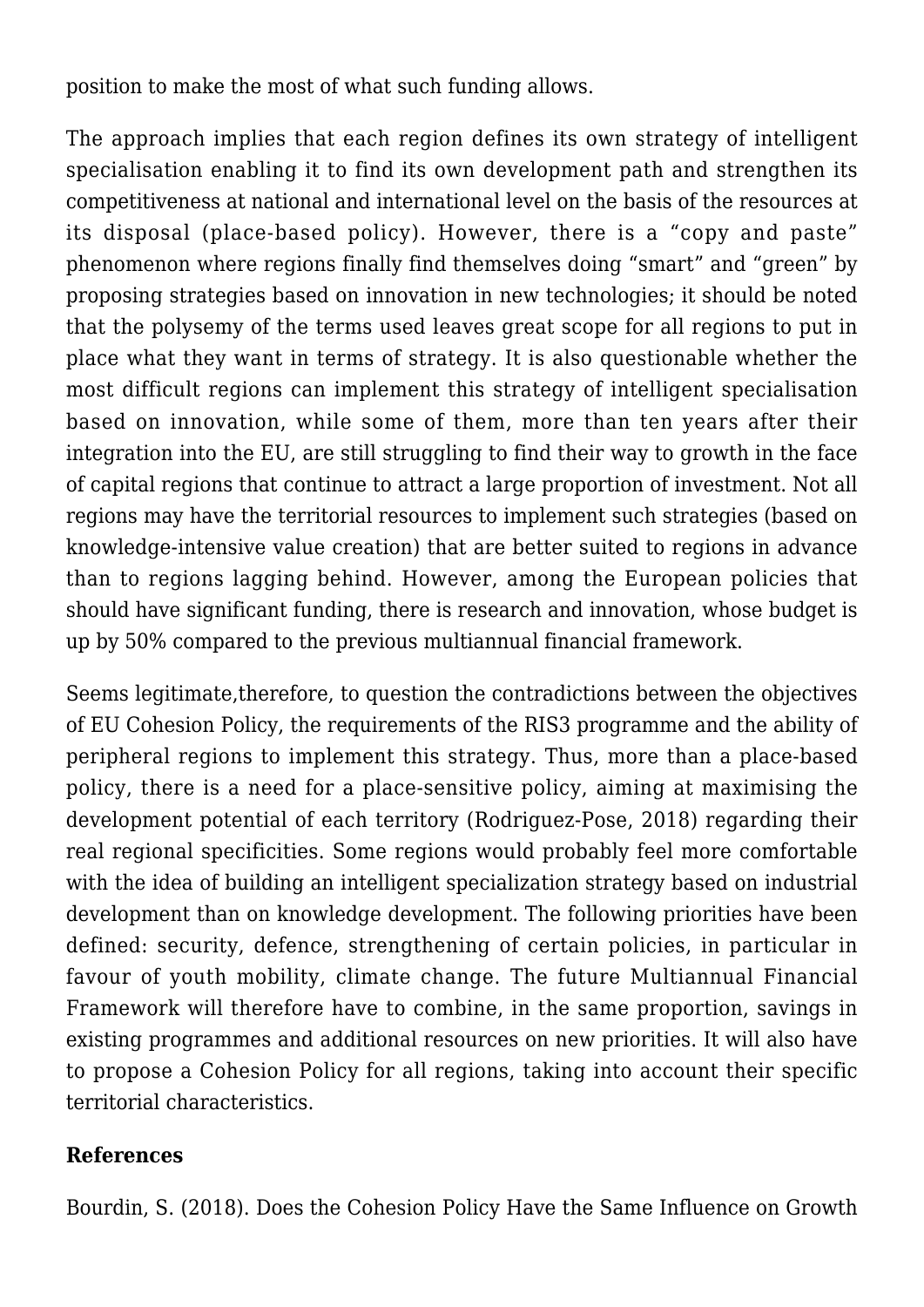Everywhere? A Geographically Weighted Regression Approach in Central and Eastern Europe. Economic Geography, 1-32.

Bourdin, S. (2015). National and regional trajectories of convergence and economic integration in Central and Eastern Europe. Canadian Journal of Regional Science, 38(1/3), 55-63.

Becker, S. O., Egger, P. H., & Von Ehrlich, M. (2012). Too much of a good thing? On the growth effects of the EU's regional policy. European Economic Review, 56(4), 648-668.

Butkus, M., Cibulskiene, D., Maciulyte-Sniukiene, A., & Matuzeviciute, K. (2018). What Is the Evolution of Convergence in the EU? Decomposing EU Disparities up to NUTS 3 Level. Sustainability, 10(5), 1552.

Crescenzi, R., Luca, D., & Milio, S. (2016). The geography of the economic crisis in Europe: national macroeconomic conditions, regional structural factors and short-term economic performance. Cambridge Journal of Regions, Economy and Society, 9(1), 13-32.

McCann, P., & Ortega-Argilés, R. (2015). Smart specialization, regional growth and applications to European Union cohesion policy. Regional Studies, 49(8), 1291-1302.

Rodríguez-Pose, A. (2018). The revenge of the places that don't matter (and what to do about it). Cambridge Journal of Regions, Economy and Society, 11(1), 189-209.

Sotiriou, A., & Tsiapa, M. (2015). The asymmetric influence of structural funds on regional growth in Greece. Environment and Planning C: Government and Policy, 33(4), 863-881.

## **About the author**

*Sebastien Bourdin is associate professor at the Normandy Business School. He is an economic geographer. Since its PhD in Geography, he is working on the evaluation of public policies of territorial development, and more specifically on the EU Cohesion Policy.*